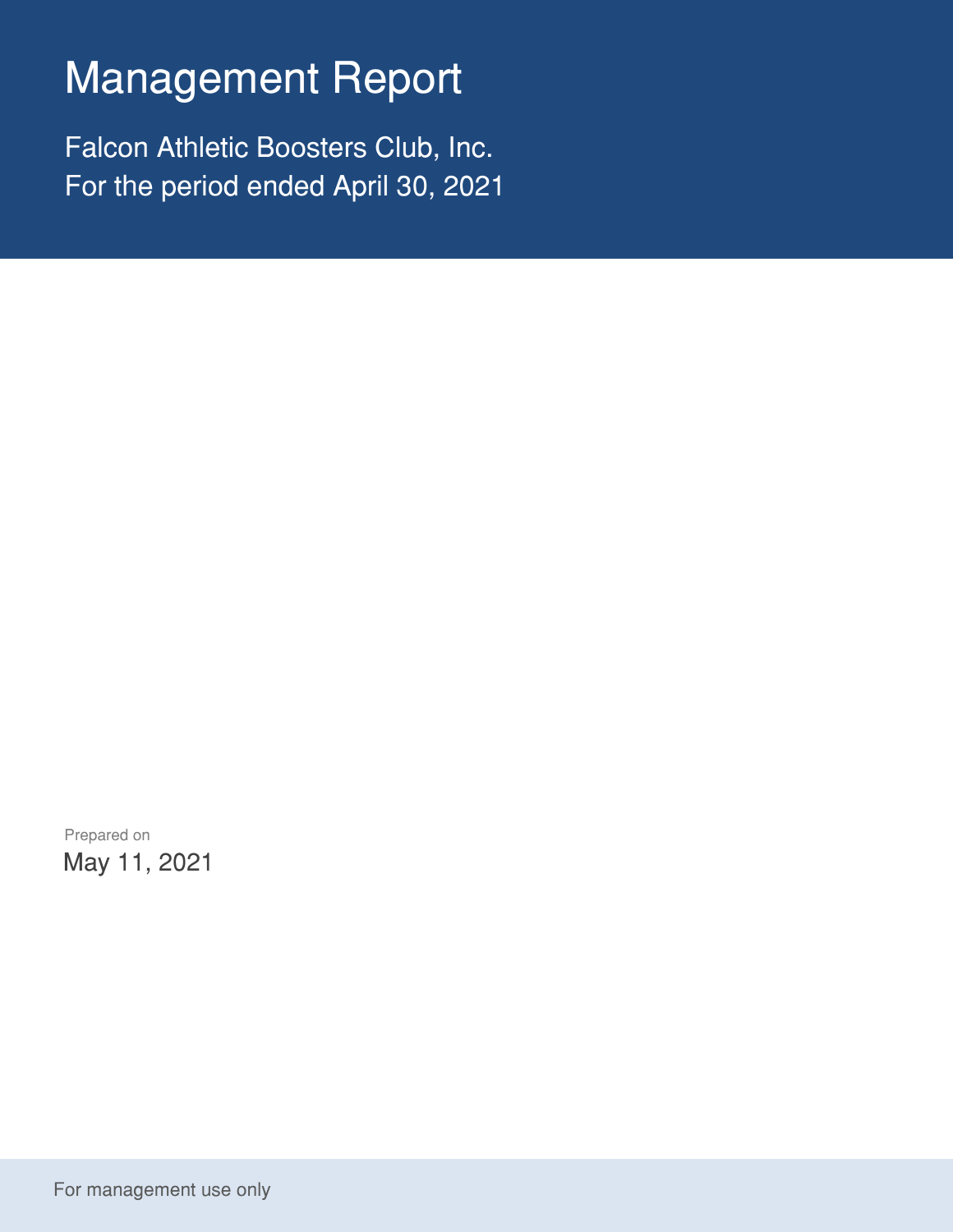## **Table of Contents**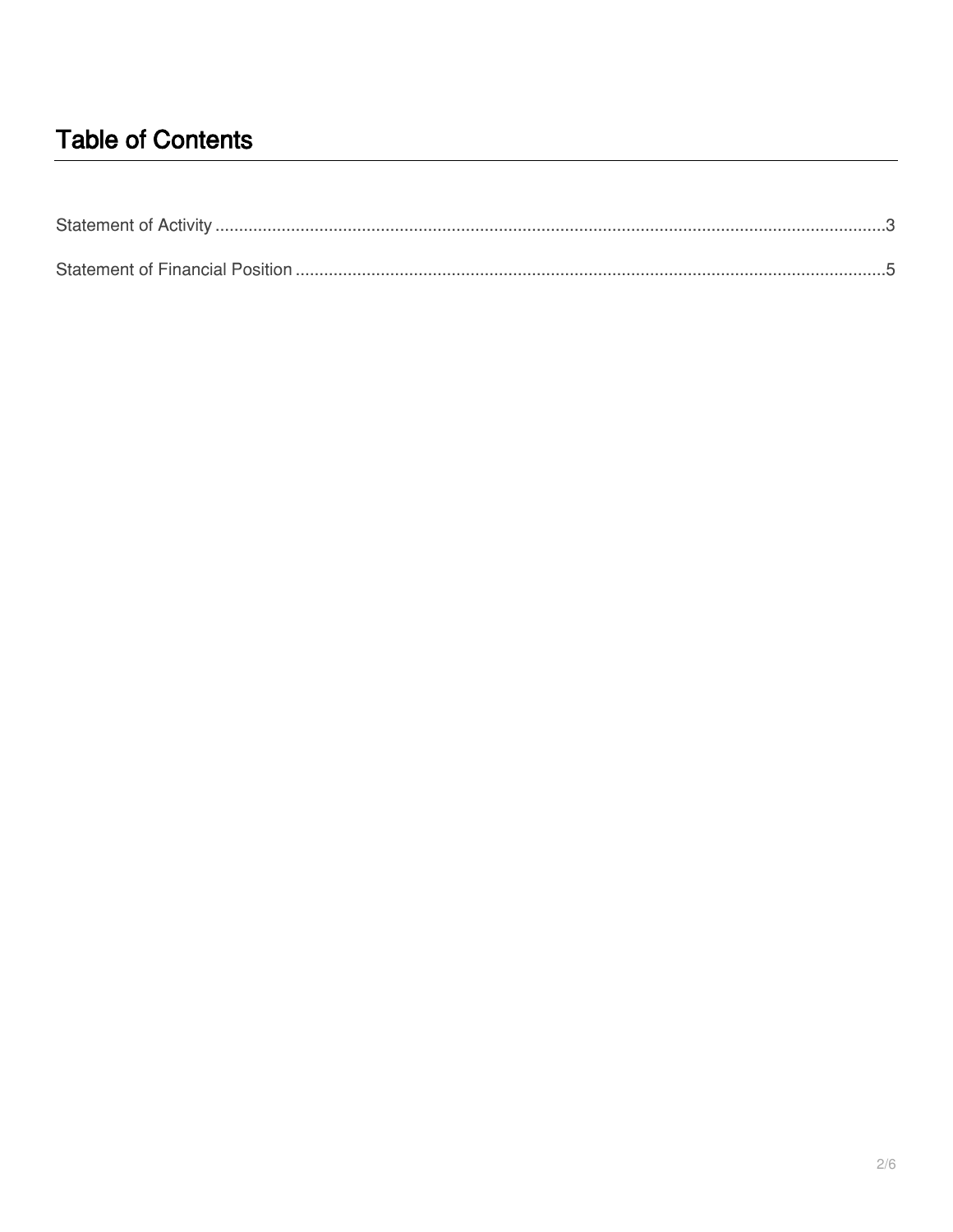## <span id="page-2-0"></span>**Statement of Activity**

July 2020 - April 2021

|                                                 | Total        |
|-------------------------------------------------|--------------|
| <b>REVENUE</b>                                  |              |
| 4100 General Revenue                            | 5,768.61     |
| 4110 Membership Dues                            | 31,781.03    |
| 4130 Stadium Advertising/Sponsorship            | 2,925.00     |
| <b>Total 4100 General Revenue</b>               | 40,474.64    |
| 4200 Concessions                                | 0.00         |
| 4210 Snack Bar Proceeds                         | 12,647.11    |
| 4250 Conc. Product Costs                        | $-243.36$    |
| <b>Total 4200 Concessions</b>                   | 12,403.75    |
| 4400 Fundraisers                                |              |
| 4410 Restaurant Fundraisers                     | 1,180.90     |
| 4419 Other/Misc Fundraisers                     | 2,699.13     |
| 4420 Booster Bash                               |              |
| 4422 Booster Bash Costs                         | $-55.08$     |
| <b>Total 4420 Booster Bash</b>                  | $-55.08$     |
| 4480 Mulch Sale Net                             |              |
| 4481 Mulch Sale Income                          | 16,022.88    |
| 4482 Cost of Mulch                              | $-10,516.37$ |
| Total 4480 Mulch Sale Net                       | 5,506.51     |
| 4490 Spirit Wear Net                            |              |
| 4491 Spirit Wear Income                         | 4,332.00     |
| <b>Total 4490 Spirit Wear Net</b>               | 4,332.00     |
| <b>Total 4400 Fundraisers</b>                   | 13,663.46    |
| <b>Total Revenue</b>                            | 66,541.85    |
| COST OF GOODS SOLD                              |              |
| 5000 Administrative Expenses                    |              |
| 5104 Accountant Fees                            | 3,900.00     |
| 5105 Bank Charges                               | 20.00        |
| 5110 Office/General Administrative Expenditures | 215.00       |
| 5120 Credit Card Expenses                       | 1,011.65     |
| 5150 Insurance Expenses                         | 1,581.00     |
| <b>Total 5000 Administrative Expenses</b>       | 6,727.65     |
| <b>Total Cost of Goods Sold</b>                 | 6,727.65     |
| <b>GROSS PROFIT</b>                             | 59,814.20    |
| <b>EXPENDITURES</b>                             |              |
| 6500 Routine Donation SPHS                      |              |
| 6510 Uniform Supplement Funding                 | 7,950.00     |
| <b>Total 6500 Routine Donation SPHS</b>         | 7,950.00     |
| 8200 Special Donations                          |              |
| 8201 HUDL Film Fees                             | 4,700.00     |
| 8202 Scholarships                               | 7,000.00     |
| <b>Total 8200 Special Donations</b>             | 11,700.00    |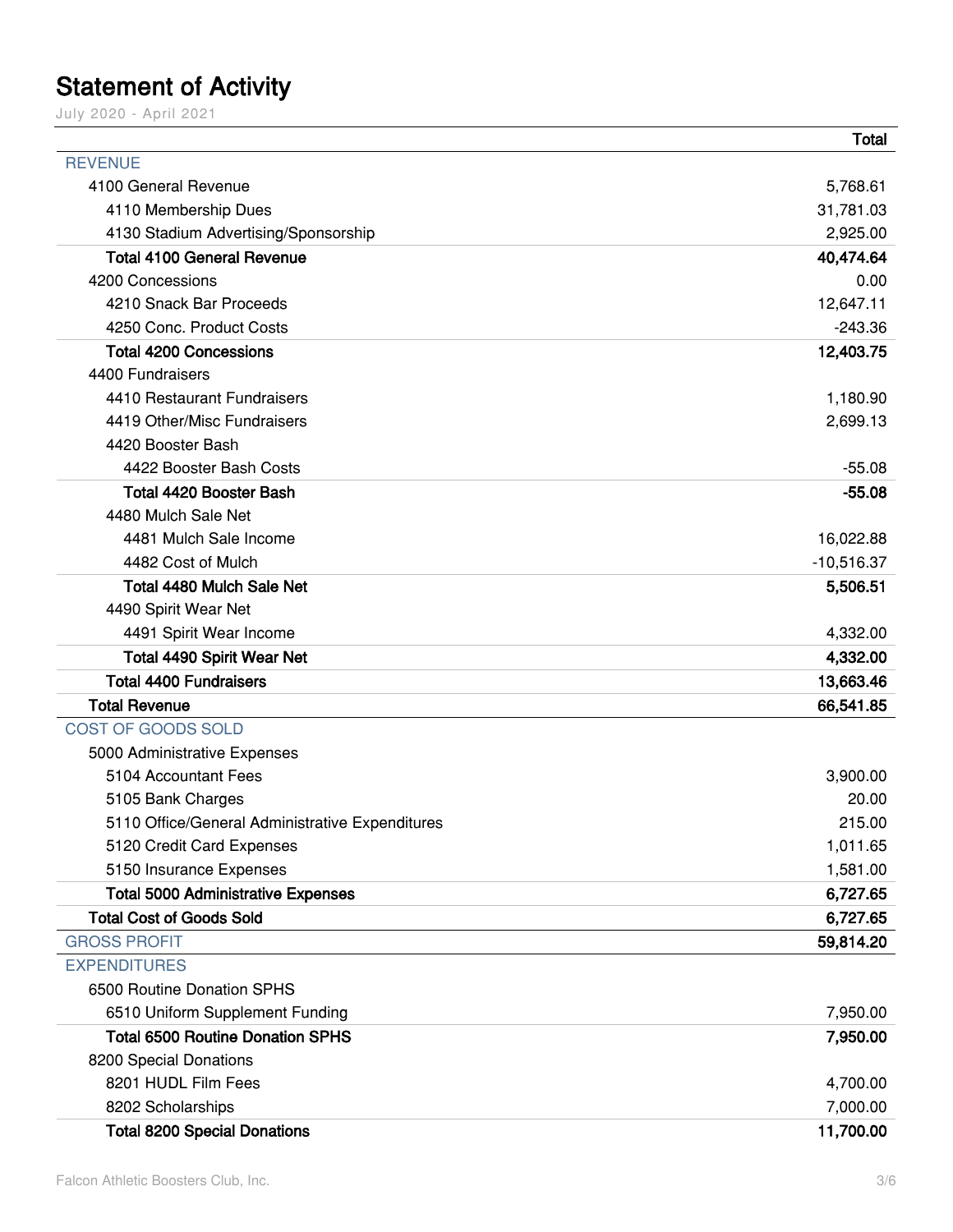|                           | Totai       |
|---------------------------|-------------|
| <b>Total Expenditures</b> | 19,650.00   |
| NET OPERATING REVENUE     | 40,164.20   |
| NET REVENUE               | \$40,164.20 |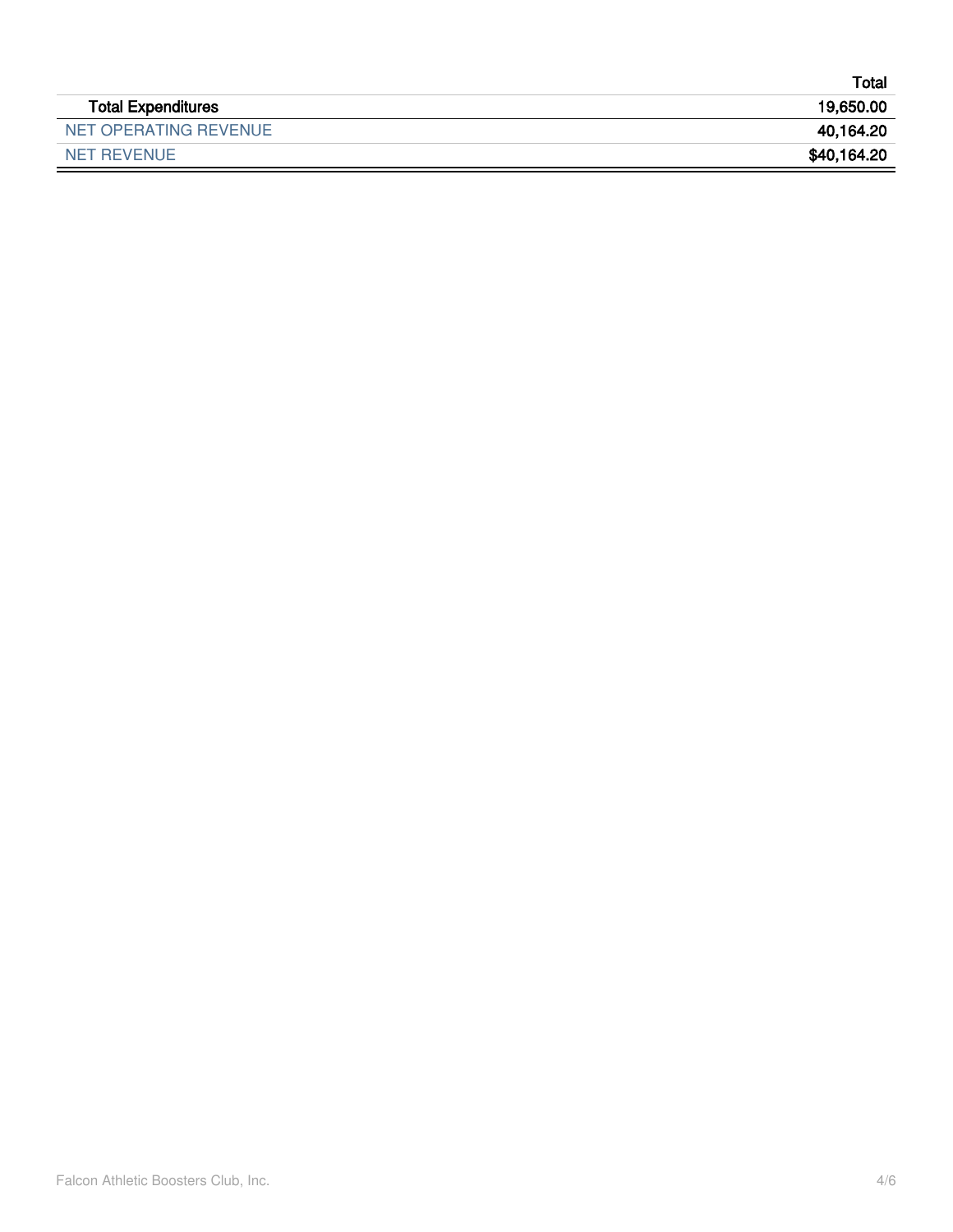## <span id="page-4-0"></span>Statement of Financial Position

As of April 30, 2021

| <b>ASSETS</b>                          |              |
|----------------------------------------|--------------|
| <b>Current Assets</b>                  |              |
| <b>Bank Accounts</b>                   |              |
| Checking (2319)                        | 94,566.67    |
| Checking (3323)                        | 18,371.45    |
| Checking (4868)                        | 26,223.74    |
| <b>Total Bank Accounts</b>             | 139,161.86   |
| <b>Total Current Assets</b>            | 139,161.86   |
| <b>TOTAL ASSETS</b>                    | \$139,161.86 |
| <b>LIABILITIES AND EQUITY</b>          |              |
| <b>Liabilities</b>                     |              |
| <b>Current Liabilities</b>             |              |
| <b>Other Current Liabilities</b>       |              |
| 2100 Funds Held for Programs           | $-43,826.88$ |
| 2101 Baseball Team Account             | 3,419.28     |
| 2102 Boys Basketball Team Account      | 1,945.66     |
| 2103 Boys Lax Team Account             | 1,900.92     |
| 2104 Boys Soccer Team Account          | 2,846.50     |
| 2105 Cheer Team Account                | 6,375.53     |
| 2106 Cross Country Team Account        | 2,117.80     |
| 2107 Field Hockey Team Account         | 5,971.16     |
| 2108 Football Team Account             | 1,725.34     |
| 2109 Girls Basketball Team Account     | 911.69       |
| 2110 Girls Lacrosse Team               | 1,642.22     |
| 2111 Girls Soccer Team Account         | 2,083.38     |
| 2112 Golf Team Account                 | $-107.83$    |
| 2113 Softball Team Account             | 1,577.05     |
| 2114 Swimming Team Account             | 1,826.49     |
| 2115 Tennis Team Account               | 1,599.05     |
| 2116 Track Team Account                | 2,977.63     |
| 2117 Unified Bocce Team Account        | 2,082.55     |
| 2118 Unified Bowling Team Account      | 1,795.17     |
| 2119 Unified Tennis Team Account       | 1,038.93     |
| 2120 Volleyball Team Account           | 1,894.32     |
| 2121 Wrestling Team Account            | 616.81       |
| Total 2100 Funds Held for Programs     | 2,412.77     |
| <b>Total Other Current Liabilities</b> | 2,412.77     |
| <b>Total Current Liabilities</b>       | 2,412.77     |
| <b>Total Liabilities</b>               | 2,412.77     |
| <b>Equity</b>                          |              |
| <b>Opening Balance Equity</b>          | 96,584.89    |
| <b>Retained Earnings</b>               |              |